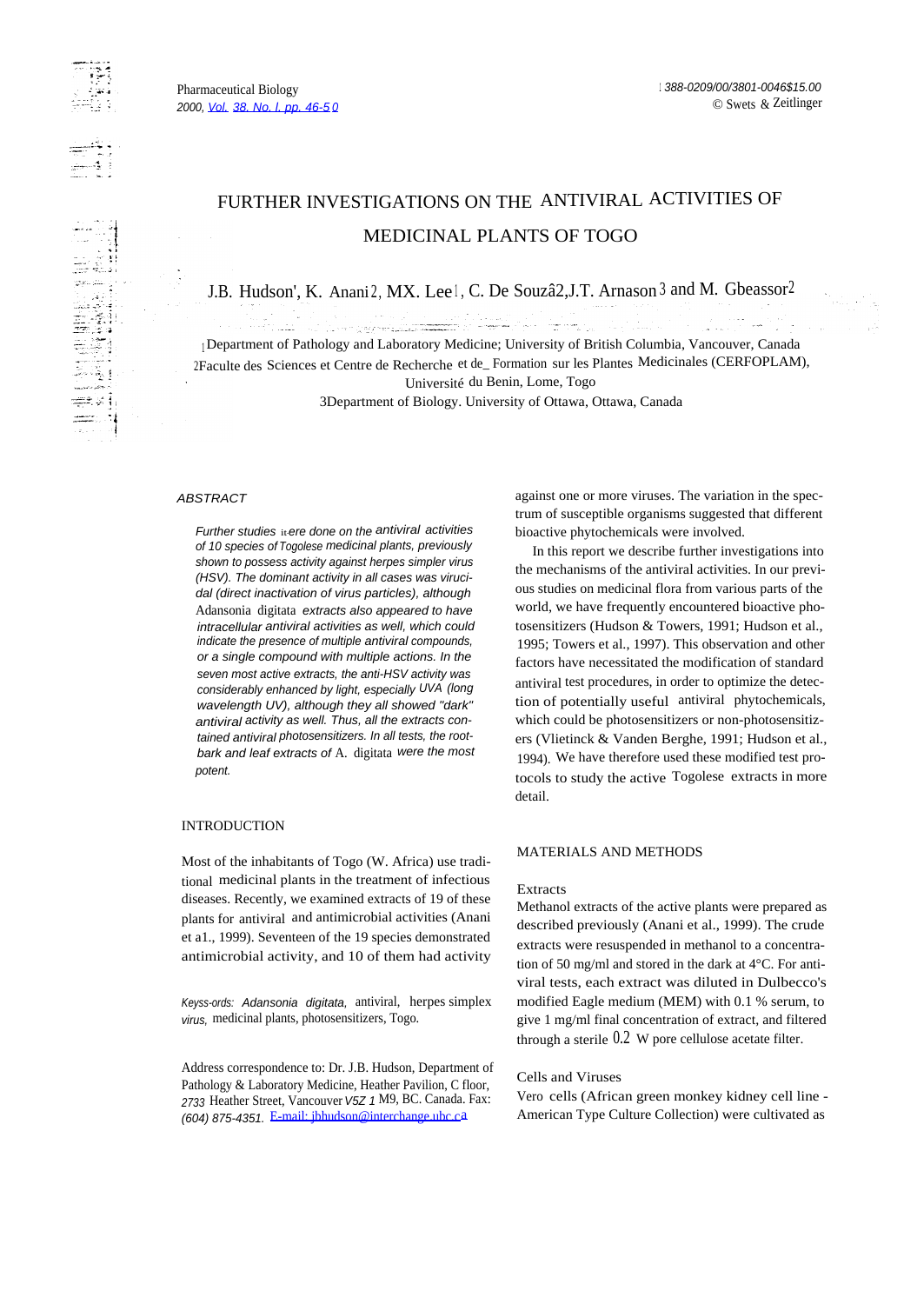monolayers in a 5% carbon dioxide atmosphere at 37°C Determination of Site of Action in Dulbecco Modified Eagle Medium (MEM) with 5% Three different modified protocols were compared. fetal bovine serum (FBS) (Gibco Life Sciences, i) In the "pre-infection" protocol, the diluted extracts<br>Ontario) plus 25  $\text{Wg/m}$  gentanticin sulfate Hernes sim-<br>were incubated with the cultures, in the incubator, Ontario) plus 25 Wg/ml gentanticin sulfate. Herpes sim-<br>
-were incubated with the cultures, in the incubator,<br>
only virus type-1(HSV) and poliovirus type 1 were clin-<br>
for 4 to 24 h before virus infection. After this incuplex virus type-  $1(HSV)$  and poliovirus type 1 were clinical isolates that had undergone several passages in Vero  $\ldots$  -----bation,-the extracts were aspirated and replaced . cells in our laboratory. Sindbis **virus** (SINV) (originally - ` ~with'100 pfu of virus in 0.-1 ml as usual,-and the from American Type Culture Collection) was also prop----- -- -- -cultures exposed to lamps in the usual way (but for agated in Vero cells (Marles-et al., 1992).-- 0 min instead of 30).

## Antiviral Tests

The standard procedure is a modification of the techniques described in Marles et al. (1992) and Anani et al. (1999). **Cells** were cultured in 96-well tissue culture trays, 0.1 ml per well, until confluent monolayers were obtained. In another set of empty trays, the extracts were prepared as a duplicate series of two-fold dilutions, in MEM with 0.1 % FBS (Hudson et al., 1994) to give a range of final concentrations from 500 to 4 l.Lg per ml. These solutions were transferred, by means of multipipetting devices, to the corresponding wells of a tray of cell cultures from which the media had been aspirated. After one hour at 37°C, 100 p.l of virus in MEM (plus 0.1% FBS), containing 100 pfu (plaqueforming units) were added to each well and the infected cultures were then exposed to lamps (a combination of fluorescent and long-wave UV, so as to cover the range of 320-600 nm wavelengths) on a shaker platform inside an environmental chamber at 37°C for 30 min. Total incident radiation, as measured by a photometer, was 4 Kjoules per m2.

Control cultures were subjected to identical light exposure, and included cells without virus, and untreated virus. When the latter showed maximum cpe (virusinduced cytopathic effects, i.e., the characteristic pathological changes induced in the infected cells), 4 days after infection in the case of HSV; 3 days for SEW; 2 days for poliovirus; all cultures were examined microscopically and assessed for cpe. In those cases where no cpe were evident, the virus was assumed to be completely inactivated or inhibited. Cases of partial inactivation, i.e., a 50% decrease or more in cpe compared to untreated virus were also recorded, since these represent inactivation or inhibition of a fraction of the 100 pfu present in the standard virus dose. The minimum antiviral concentration was that dilution of extract that gave rise to complete or partial inactivation of the virus.

#### Modified Antiviral Tests

Several modified protocols were used, for the specific purposes explained in the Results section.

- 
- 
- 
- 
- ii).-`..\_Virucidal"-protocol: extract dilutions were pre- -pared in the empty trays as usual. The virus, 100 \_\_\_.-pfu in 0.1 ml was added to each well (except **cell**
- --controls),- and the trays were immediately exposed to light (60 min). After this, the virusextract mixtures were transferred to a tray of aspirated cultures, which were then returned to the incubator.
- iii) "Post-infection" protocol: in this modified protocol, the virus was added to the cells first, followed by 60 min incubation to allow the virus to adsorb to and penetrate the cells. Then the diluted extracts were transferred to the infected cultures and immediately exposed to light (60 min).

#### Light vs. Dark Protocol

The test procedure was similar to the virucidal one (ii, above) except that all 96-well test trays were duplicated and, immediately following mixing of extract and virus, half the trays were wrapped in aluminum foil to exclude light. These trays were otherwise treated identically except when the foil was periodically removed for microscopic examination of the cultures. In addition, light exposure was increased to 60 min  $(= 4)$ Kjoules/m2).

#### UVA vs. Visible Light

In this modification of the virucidal protocol (ii, above), one third of the trays were exposed to the UVA lamps only (60 min), one third were exposed to fluorescent lamps only (60 min), and the others were covered with foil as above, within the environmental chamber. The doses of radiation were determined, by means of a photometer, to be approximately the same for the different kinds of lamp (4 Kjoules/m'--).

#### RESULTS AND DISCUSSION

Table 1 summarizes the data for the 11 plant extracts with antiviral activity (as determined previously by Anani et al., 1998), expressed as minimum antiviral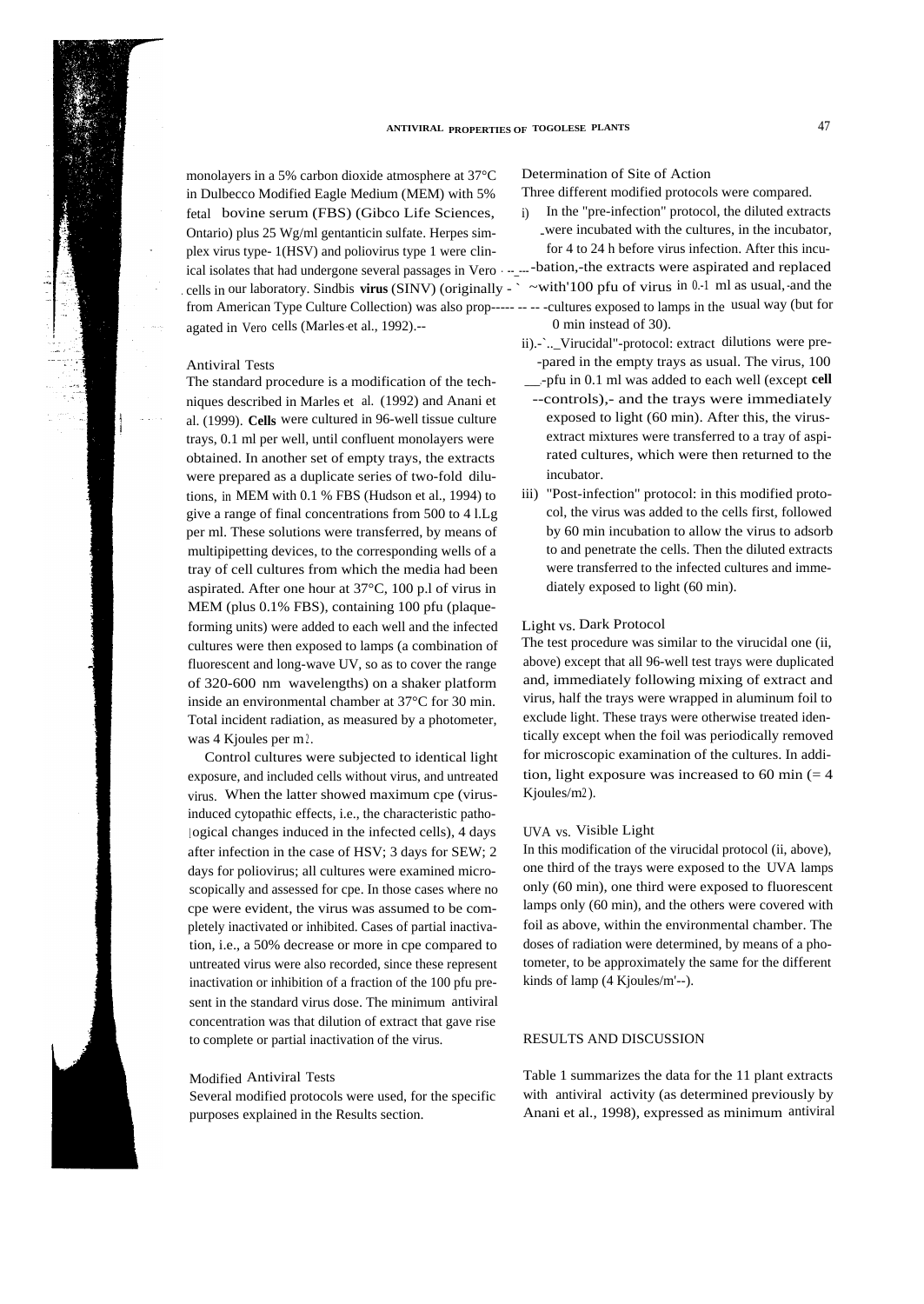concentrations. The A. digitata and P. hirsuta extracts were evidently the most potent, and in fact they were found to be active at much lower concentrations than those indicated in the original tests shown-in Table 1 (see below). Since all extracts were active against herpes simplex virus (but not the other viruses), this virus - was used'in the subsèquent tests described\_ hire.

i sa katika makamba<br>Lihat periode mengen Sites of Antiviral- Action - There are three ways in which an antiviral activity .-.-the most susceptible of the three viruses.

- -feron itself may not-necessarily be involved-, Andrei et procedurd-.Wost of the pre= and post-infection activial., 1988). Alternatively the activity could be virucidal

(direct inactivation of the virus, a common finding among antiviral phytochemicals, Hudson, 1995). Or the phytochemical could inhibit some stage of the virus replication cycle in the infected cells (Vlietinck & Vanden Berghe,\_1991). To distinguish between these possibilities we devised three test protocols (described in thë-"Mäténâls and Methods" section), respectively referred to as "pre-infection", "virucidal", and "post \_.-infection'\_' protocols. These tests were done with HSV,

- could manifest in virus-cell culture systems. The active Table 2 shows the results. The predominant activity phytochemical could protect cells from virus infection, was viruc dal, and this activity was sufficient to by means of an interferon-like effect (although inter- - -- explain the-previous results obtained from the standard ties were relatively low, and these could be due to

Table 1. Summary of species with antiviral activity.

#### Minimum Antiviral Activity (Ag/mb

| Plant tested                            | Herpes simplex | Sindbis | Polio |  |
|-----------------------------------------|----------------|---------|-------|--|
| Asteraceae                              |                |         |       |  |
| Conyza aegyptiaca (L.) Aiton            | 500            | 250     | 500   |  |
| Bombacaceae                             |                |         |       |  |
| Adansonia digirara L (root-bark)        | 125            | 250     | 250   |  |
| (leaves)                                | < 62.5         | 250     |       |  |
| Commelinaceae                           |                |         |       |  |
| Palisora hirsuta (Thunb.) K. Schum.     | < 62.5         | 500     | 250   |  |
| Davalliaceae                            |                |         |       |  |
| Davallia chaerophyUoides (Poir.) Steud. | 500            |         |       |  |
| Malvacae                                |                |         |       |  |
| Sida acuta Burm. f.                     | 250            |         |       |  |
| Moraceae                                |                |         |       |  |
| Ficus ovata Vahl                        | 125            |         | 250   |  |
| Rubiaceae                               |                |         |       |  |
| Mitracarpus villosus (Sw.) DC.          | 125            |         | 500   |  |
| Rutaceae                                |                |         |       |  |
| Zanthorvlunt zanthoxvloides             | 500            |         |       |  |
| (Lam.) Zepernick & Tiniler              |                |         |       |  |
| Simarubaceae                            |                |         |       |  |
| Harrisonia abyssinica Oliv.             | 250            |         |       |  |
| Sapindaceae                             |                |         |       |  |
| Paullinia pinnata L.                    | 125            |         |       |  |

-. no detectable activity at 500 Wg/ml

Table 2. Sites of antiviral action.

#### Minimum Antiviral Activity (Wglml)

| Plant tested               |             | Virucidal | Pre-infection | Post-infection |
|----------------------------|-------------|-----------|---------------|----------------|
| Con vza aegyptiaca         |             | 125       | 500           | 500            |
| Adansonia digitata         | (root-bark) | < 62.5    | 250           | 250            |
|                            | (leaves)    | < 62.5    | 125           | 125            |
| Palisora hirsuta           |             | < 62.5    | 250           | 250            |
| Davallia chaerophi-lloides |             | 500       | -             |                |
| Sida acuta                 |             | 250       | Soo           | 250            |
| Ficus orata                |             | <62.5     | 500           | 250            |
| Mirracarpus villosus       |             | 125       |               | 500            |
| Harrisonia abvssinica      |             | 250       | 500           | 500            |
| Paullinia pinnata          |             | 125       | 500           | 500            |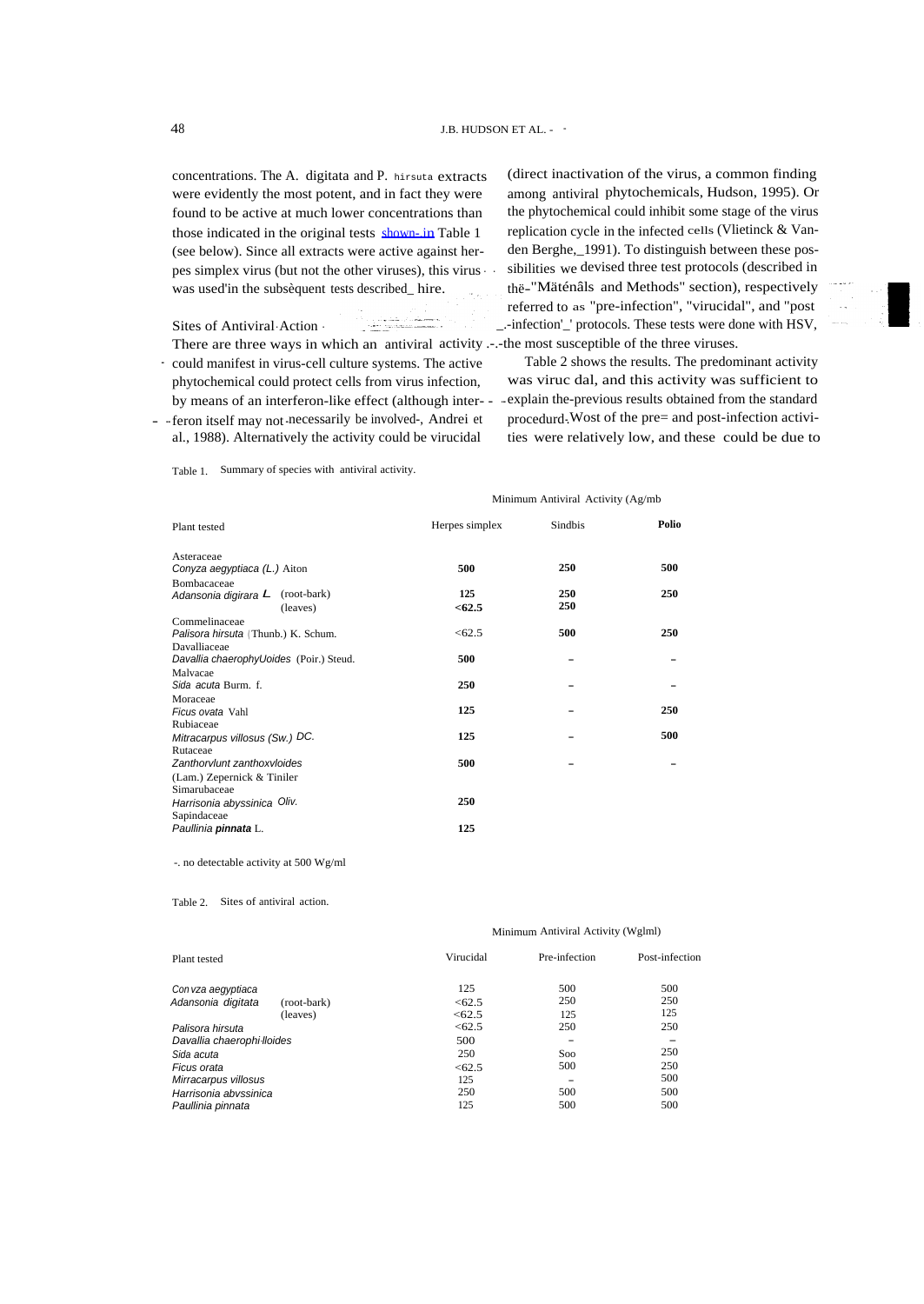residual amounts of virucidal compound which remained cell-associated and could then subsequently inactivate progeny virus from the first round of replication and thereby prevent development of visible cpe. In some cases, however, especially the A. digitata extracts, the pre- and post-infection activities were substantial. These activities could represent real multiple antiviral activities, due to several different mechanisms of action, or to multiple antiviral compounds with different mechanisms.

### Tests for Antiviral Photosensitizers

To determine the presence of a photosensitizer, the virucidal test protocol was modified to include a duplicate set of test trays, which were covered in aluminum foil during and after light exposure to serve as "darkreactions".

Table 3 shows the results for the seven most active extracts. Two conclusions can be made. Firstly, in all cases the antiviral activity was much greater in the presence of light, which indicates the presence of antiviral photosensitizers. Our experience with this test protocol for other unrelated phytochemicals/extracts has led us to expect a D/L ratio of approximately 1.0 ( $\pm$  0.5) for non-photosensitizers (Taylor et al., 1996). This is illus-

Table 3. Test for antiviral photosensitizers.

crated in Table 3 by the data for two known algal extracts (Kim et al., 1997), tested in the same experiments. One of them, A. *japonica*, does not contain a photoactivated antiviral activity, and its D/L ratio has consistently been approximately 1.0, while the other, N. luetkeana, shows antiviral activity only in the presence of light ( $D/L$  ratio  $>62.5$  in Table 3).

Secondly, all of the extracts had "dark" activity, indicating antiviral activity in the absence of photoactivation. Technically it is impossible to exclude ambient light completely during procedures that involve handling viruses in biosafety cabinets. Nevertheless, with the aid of photometers, we determined that ambient light irradiation of the test reactions was <2% of the deliberate light-irradiation dose. In addition we have often encountered extracts which gave rise to D/L ratios of 50 or more (and no detectable dark activity, e.g., the algal extract shown in Table 3), as well as some that showed no detectable activity at concentrations up to 2,500 lLg/ml. Therefore, we believe that the D/L values shown in Table 3 are significant. Consequently these extracts represent light-enhanced activities rather than an absolute requirement for light. This could be due in some or all cases to a single phytochemical with distinct photoactive and non-photoactive antiviral

#### Minimum antiviral concentration (Wg/ml)

| Plant tested                                                       | $+$ light (L) | dark(D)   | ratio D/L |
|--------------------------------------------------------------------|---------------|-----------|-----------|
| (root-bark)<br>Adansonia digitata                                  | 6.25          | 50        | 8.0       |
| (leaf)                                                             | 3.1           | 50        | 6.0       |
| Palisota hirsuta                                                   | 8.0           | 24        | 3.0       |
| Davallia ehaerophylloides                                          | 46            | 125       | 2.7       |
| Ficus ovara                                                        | 8.0           | 20        | 2.5       |
| Mitracarpus tzllosus                                               | 12            | 39        | 3.2       |
| Paullinia pinnato                                                  | 8.0           | 24        | 3.0       |
| Analipus japonicus Ralfsiaceae                                     | 4.0           | 4.0       | 1.0       |
| Nereocysris luetkeana (Mertens) Postels and Ruprecht. Lessoniaceae | 8.0           | $-(>500)$ | >62.5     |

<sup>t</sup> control tests with methanol extracts of algae from British Columbia (Kim et al.. 1997)

Table 4. Light-mediated antiviral activities.

#### Minimum antiviral concentration (pg/ml)

| Plant tested                   | $+$ UVA (UV) | $+$ visible $(L)$ | dark(D) | DfUV | D/L  |
|--------------------------------|--------------|-------------------|---------|------|------|
| Adansonia digitata (root-bark) | 6            | 24                | 40      | 6.7  |      |
| (leaf)                         |              | 24                | 125     | 25.0 | 5.2  |
| Palisota hirsuta               | 47           | 25                | 125     | 2.7  | 1.0  |
| Davollia chaerophylloides      | 62           | 110               | 94      | 1.5  | 0.85 |
| Ficus ovata                    | 31           | 39                | 62      | 2.0  | 1.6  |
| Mitracarpus villosus           | 24           | 28                | 47      | 2.0  | 1.7  |
| Harrisonia abessinica          | 187          | 250               | 250     | 1.3  | 1.3  |
| Paullinia pinnata              | 16           | 24                | 31      | 1.9  | 1.3  |